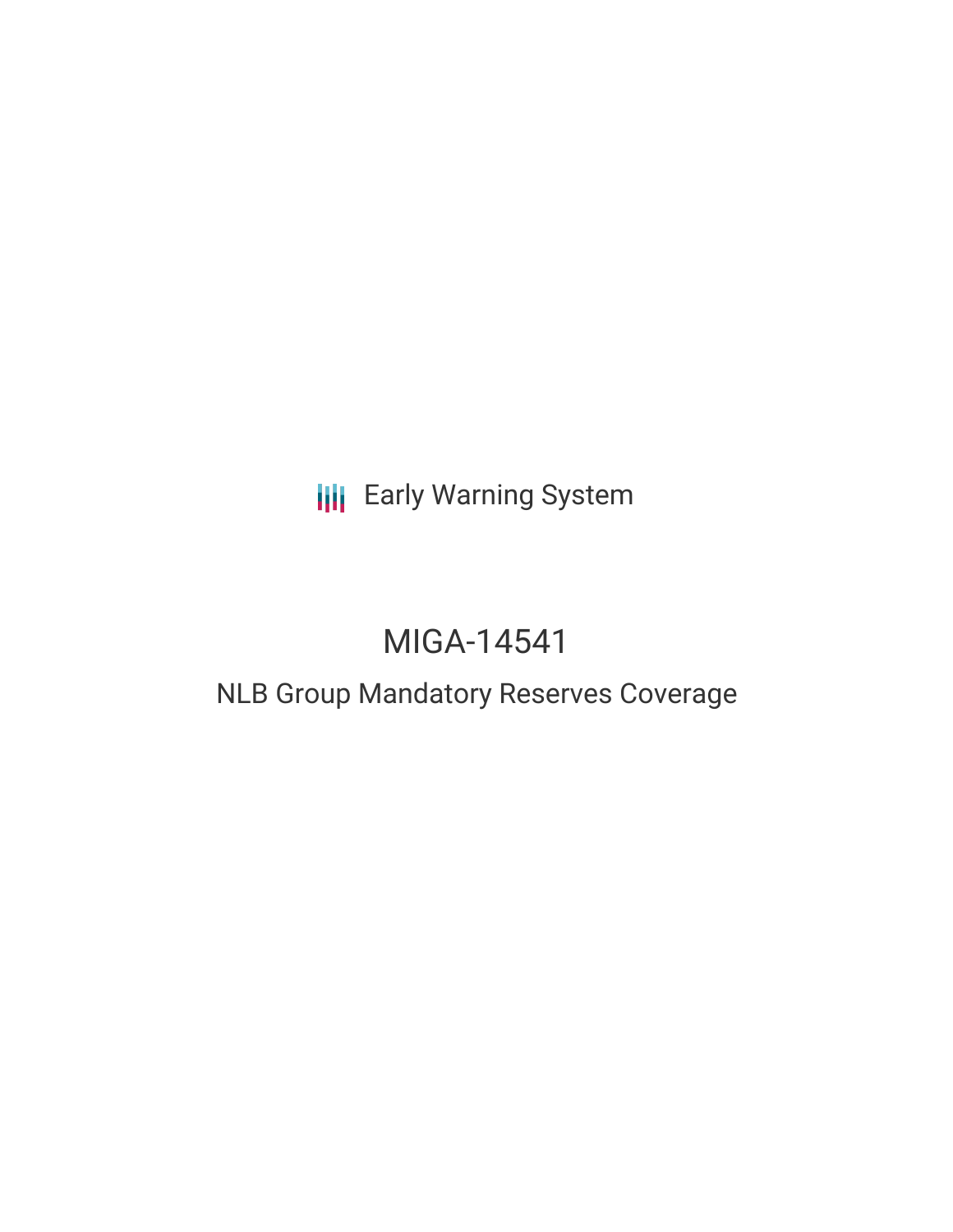

### **Quick Facts**

| <b>Countries</b>               | Kosovo                                          |  |  |  |
|--------------------------------|-------------------------------------------------|--|--|--|
| <b>Financial Institutions</b>  | Multilateral Investment Guarantee Agency (MIGA) |  |  |  |
| <b>Status</b>                  | Approved                                        |  |  |  |
| <b>Bank Risk Rating</b>        | FI                                              |  |  |  |
| <b>Voting Date</b>             | 2020-06-11                                      |  |  |  |
| <b>Borrower</b>                | Nova Ljubljanska banka d.d. (NLB)               |  |  |  |
| <b>Sectors</b>                 | Finance                                         |  |  |  |
| <b>Investment Type(s)</b>      | Guarantee                                       |  |  |  |
| <b>Investment Amount (USD)</b> | $$54.25$ million                                |  |  |  |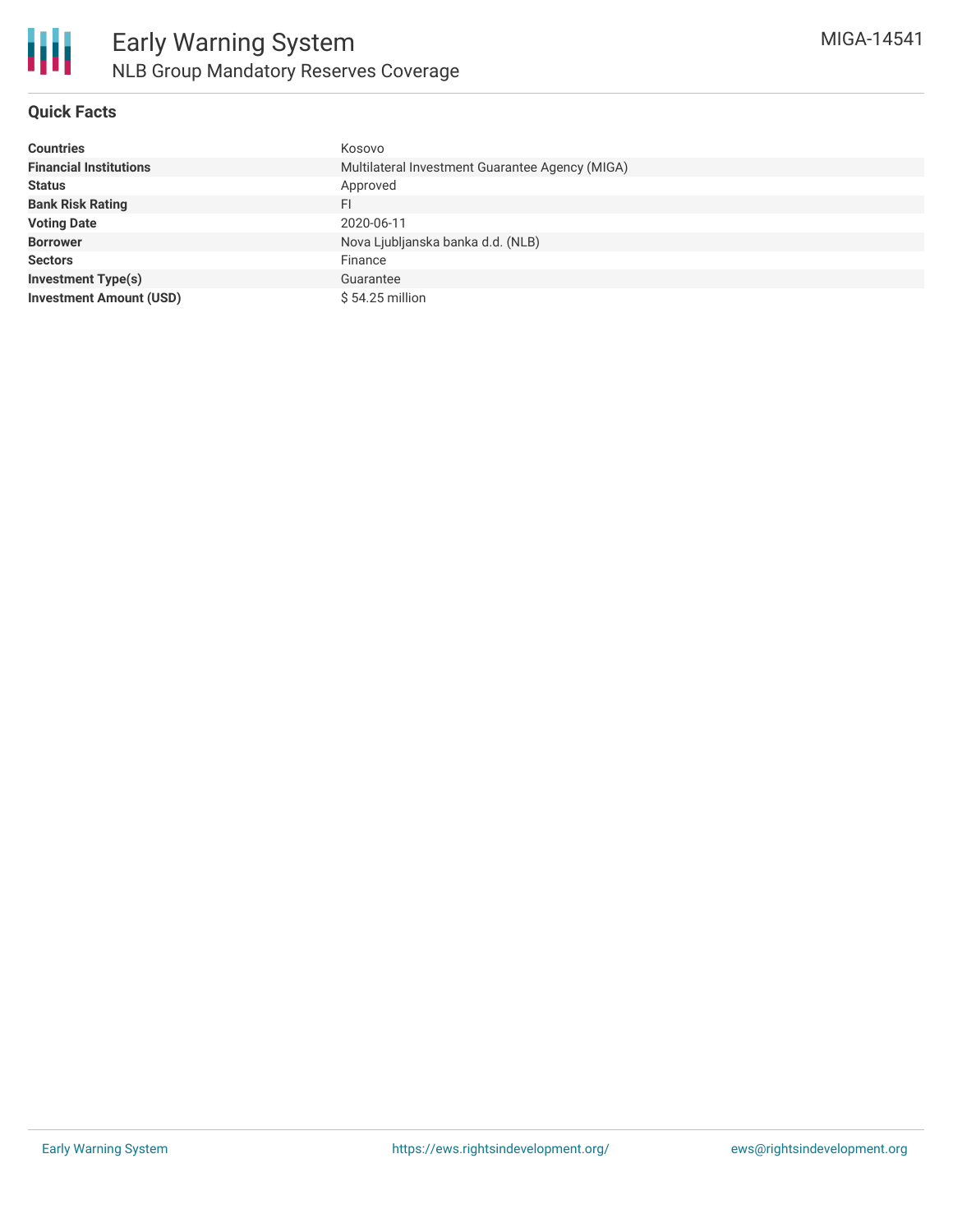

### **Project Description**

This summary describes equity investments (including retained earnings) by Nova Ljubljanska banka d.d., Ljubljana (NLB d.d., Ljubljana) into its subsidiary NLB Banka Prishtina Sh.A. (NLB Prishtina) in Kosovo. The investor has applied for MIGA guarantees of up to EUR44,741,000 in Expropriation of Funds cover for mandatory reserves for a period of up to 7 years.

NLB Group is the largest banking and financial services group in Slovenia with operations across southeastern Europe. NLB Group's six banking subsidiaries outside of Slovenia are required to maintain mandatory reserves at the central banks in their respective jurisdictions, based on the volume of customer deposits. Mandatory reserves affect NLB d.d., Ljubljana's overall Risk-Weighted Assets (RWA) at the consolidated level, resulting in less headroom for other assets at a given level of capital.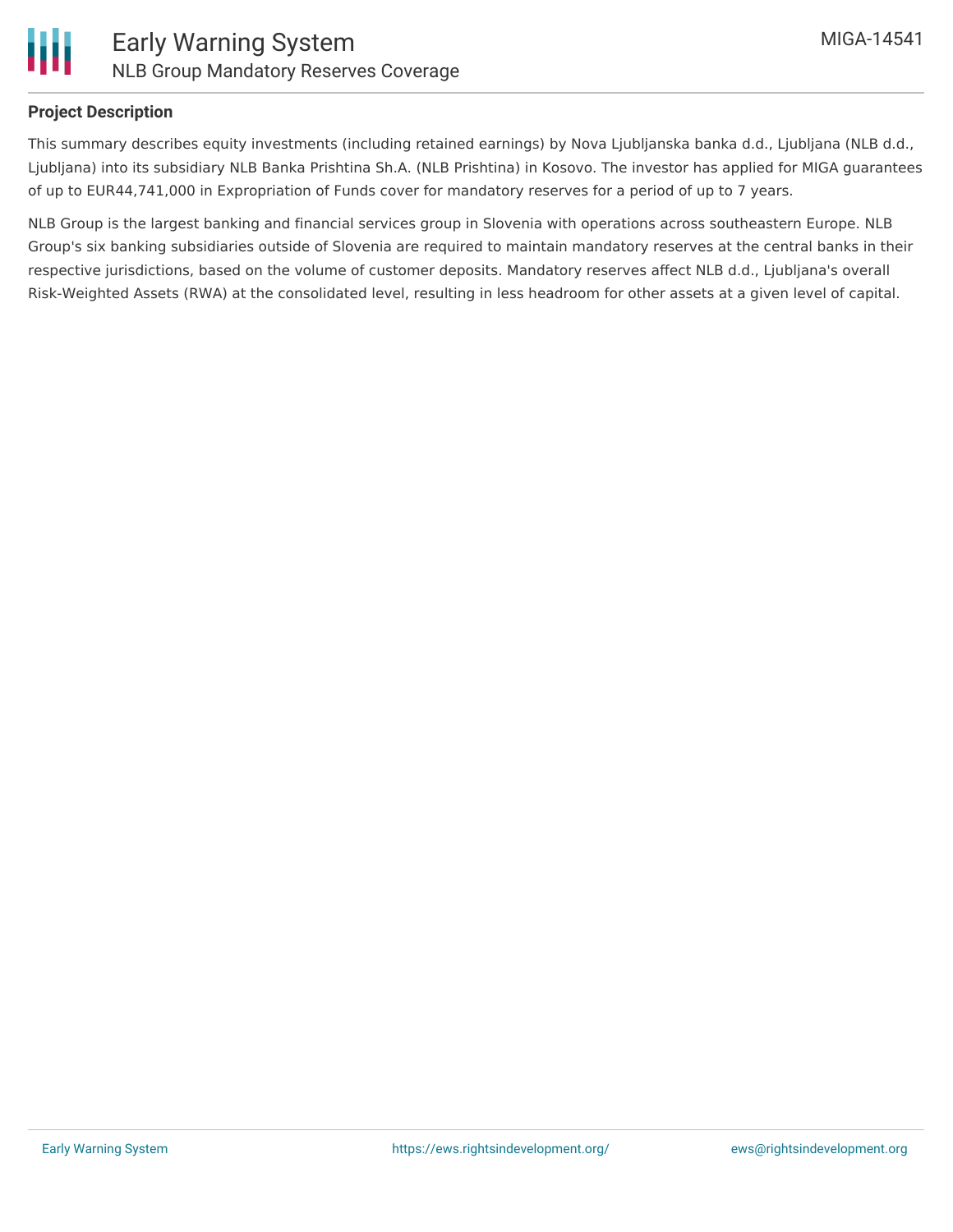

### Early Warning System NLB Group Mandatory Reserves Coverage

### **Investment Description**

Multilateral Investment Guarantee Agency (MIGA)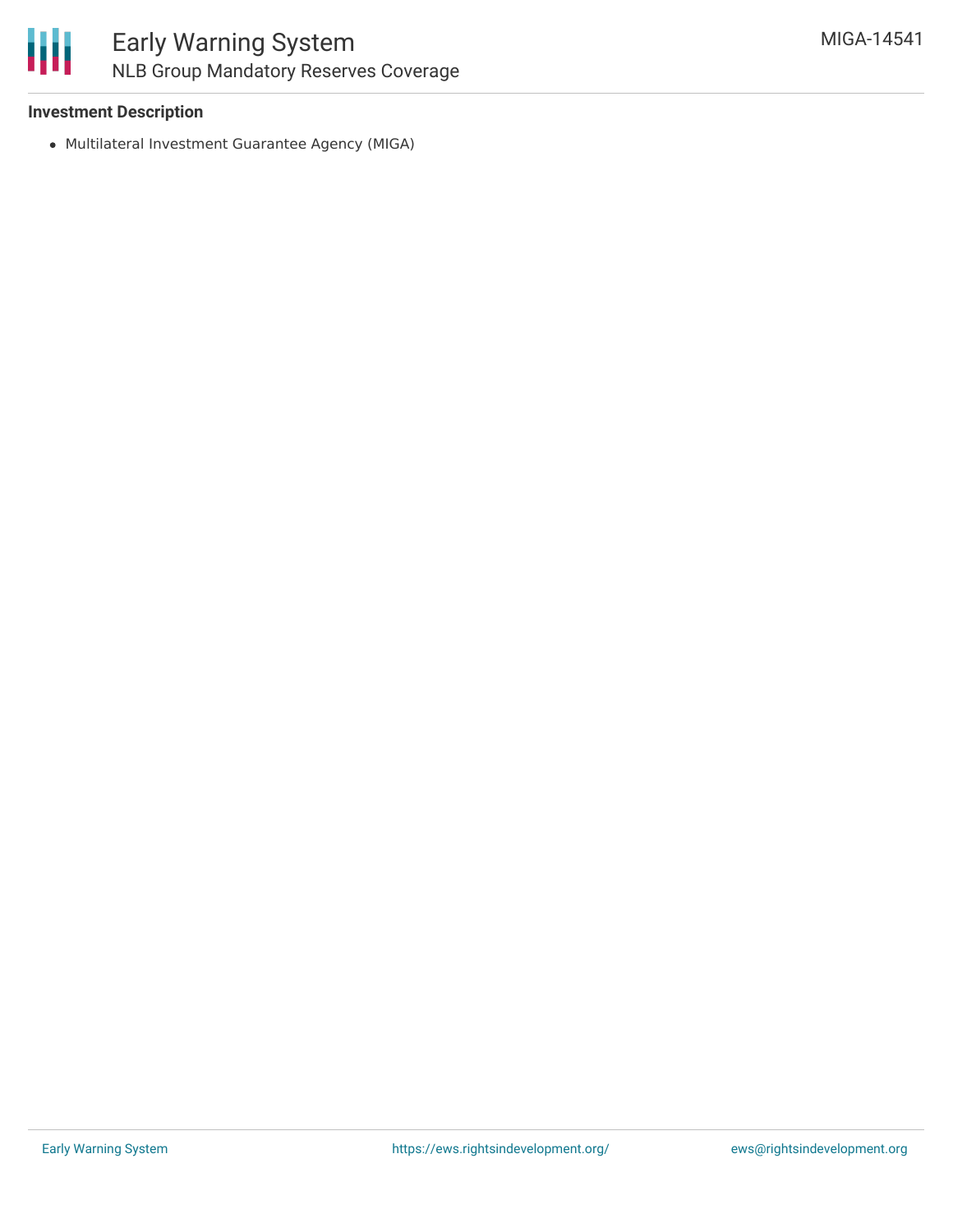

### Early Warning System NLB Group Mandatory Reserves Coverage

| <b>Private Actor 1</b> | <b>Private Actor</b><br>  Role | <b>Private Actor</b><br>1 Sector | <b>Relation</b> | <b>Private Actor 2</b>    | <b>Private Actor</b><br>2 Role | <b>Private Actor</b><br>2 Sector |
|------------------------|--------------------------------|----------------------------------|-----------------|---------------------------|--------------------------------|----------------------------------|
| $\sim$                 |                                |                                  | $\sim$          | NLB Banka Prishtina Sh.A. | Subsidiary                     | $\overline{\phantom{a}}$         |